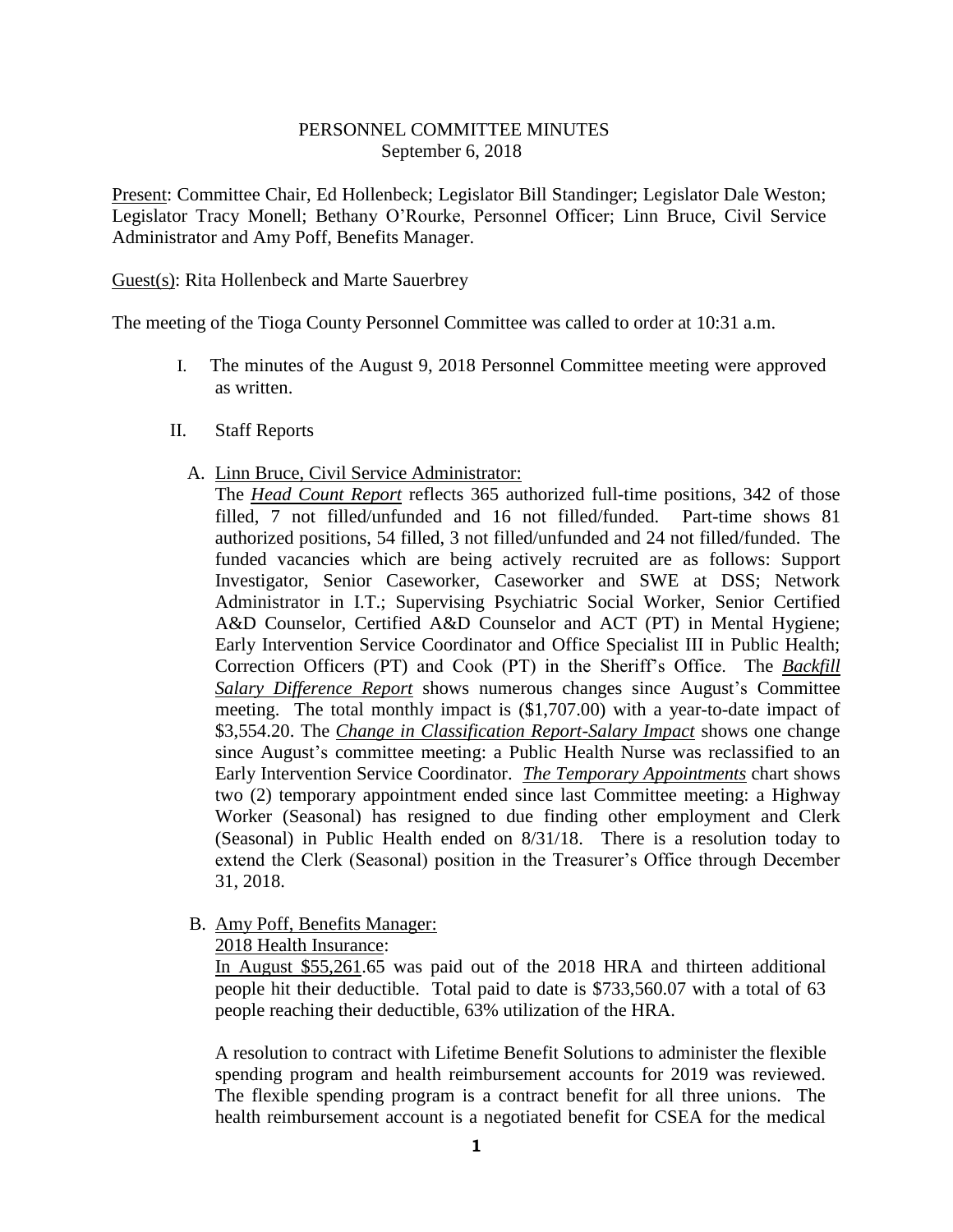flex spending program the federal government limits the annual individual medical pledge (since January 2013 as part of the federal health care reform) but at this time we have not heard if the maximum will increase for 2019. The 2018 max is \$2,650.

Worker's Compensation:

A resolution was reviewed to purchase specific excess and employers' liability insurance policies for the workers' compensation program. The specific excess coverage pays all remaining expenses when a claim or claims (as a result of one occurrence) reaches a set maximum known as the self-insured retention or SIR. Employers' liability insurance offers protection to our workers' compensation program if someone sues a company due to a work related injury, i.e.: a manufacturer of a piece of machinery and that company names Tioga County in the lawsuit as a responsible party.

C. Budget Tracking Report:

The budget tracking report as of September 4, 2018 was displayed for review. So far in 2018 we have collected \$3,290 (111.7%) of our projected revenues. We have spent 62.7% of our appropriations.

- III. Old Business:
	- A. Bethany reminded Legislator's that Department Head Evaluations are due by September 7.
	- B. 2019 Non-Union Salary Committee Recommendations: The Non-Union Salary recommendations were presented and reviewed by the Personnel Committee and will move forward to be discussed at this afternoon's Legislative meeting with the full Legislature.
- IV. New Business:
	- A. *Shawna has a Secret* Program: Bethany was approached by a representative of CASA-Trinity on a new program designed to build awareness of how to identify and understand the signs of teenage drug use. "An interactive experience for any adult who loves a teen" This would give adults a chance to explore through a typical teenagers bedroom. A mock bedroom is set up and County employees would have the opportunity to look through the room for signs of trouble. A Prevention Specialist would then point out the signs and discuss options. The program takes about an hour. Bethany asked the Committee if this was something we would be interested in offering and could we offer it on County time. The Committee was agreeable to move forward with this.
	- B. RDS Claim Analysis: We are working with a company called RDS Services to do an audit of our 2013 Retiree Drug Subsidy filing to see if there is any additional reimbursement Tioga County is entitled to. There is no up-front cost, but RDS Services will take a percentage of any additional funds that they recoup for Tioga County. They estimate that they could potentially recover \$10,000-\$11,000.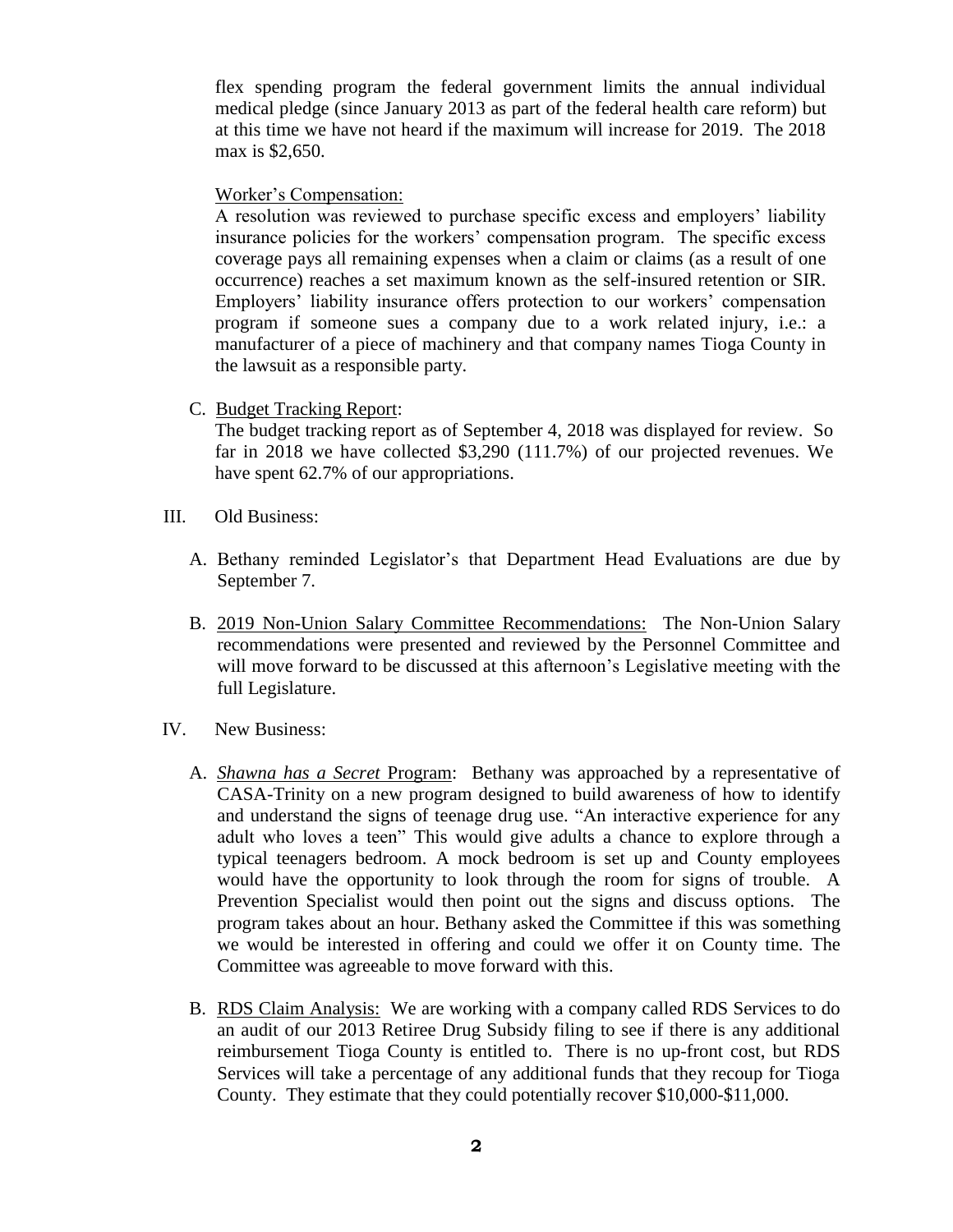- C. Flu Shots: As discussed back in the Spring with this Committee, Public Health ordered 100 vaccines to be offered to County employees and their spouses. The shots are in and Bethany received a tentative schedule to offer them in late September/early October.
- V. Resolutions:
	- A. Authorize Continuance of Temporary Clerk (Seasonal) Position (Treasurer's Office): Resolution 124-18 authorized the creation and filling of a full-time, temporary Clerk (Seasonal) position in the Treasurer's Office May 29, 2018 through August 31, 2018. Due to an authorized leave of absence, the County Treasurer would like to extend the duration of said temp position in order to adequately cover the front office. This resolution authorizes Marissa Potter's employment as a full-time, temporary Clerk (Seasonal) shall continue beyond August 31, 2018 and end no later than December 31, 2018.
	- B. Authorize Purchase of Specific Excess and Employers' Liability Insurance for Workers' Compensation Program: The Tioga County Self-Insurance Plan's excess insurance policy and employers' liability insurance policy expire December 31, 2018. Tioga County Self Insurance Plan by-laws allow the committee to purchase excess or catastrophic insurance. The continuance of both excess and employers' liability insurance policies help to limit exposure to the Tioga County Self-Insurance Plan. This resolution authorizes the purchase of specific excess insurance and employers' liability insurance, subject to review by the County Attorney, from an A- Rated or better insurance company for the period of January 1, 2019 through December 31, 2019 to be paid out of the 2019 Tioga County Self-Insurance budget.
	- C. Contract with Lifetime Benefit Solutions, Inc. to Administer Flexible Spending and Health Reimbursement Account Programs: Tioga County currently uses the services of Lifetime Benefit Solutions, Inc. to administer Tioga County's flexible spending and health reimbursement account program. This resolution authorizes the Chair of the Legislature to enter into a contract with Lifetime Benefit Solutions, Inc. subject to review by the County Attorney for the services stated above for the period of January 1, 2019 through December 31, 2019 and Tioga County will continue with the flexible spending card for the period of January 1, 2019 through December 31, 2019.
	- D. Contract with Employee Network, Inc. (ENI) for Employee Assistance Program: Tioga County employees are covered under an Employee Assistance Program (EAP) that is currently administered by Employee Network, Inc. (ENI). This resolution authorizes the Chair of the Legislature to enter into a contract with ENI to administer our Employee Assistance Program for full-time and part-time employees for a two year term, January 1, 2019 through December 31, 2020 at a rate of \$1.22/per covered employee per month.